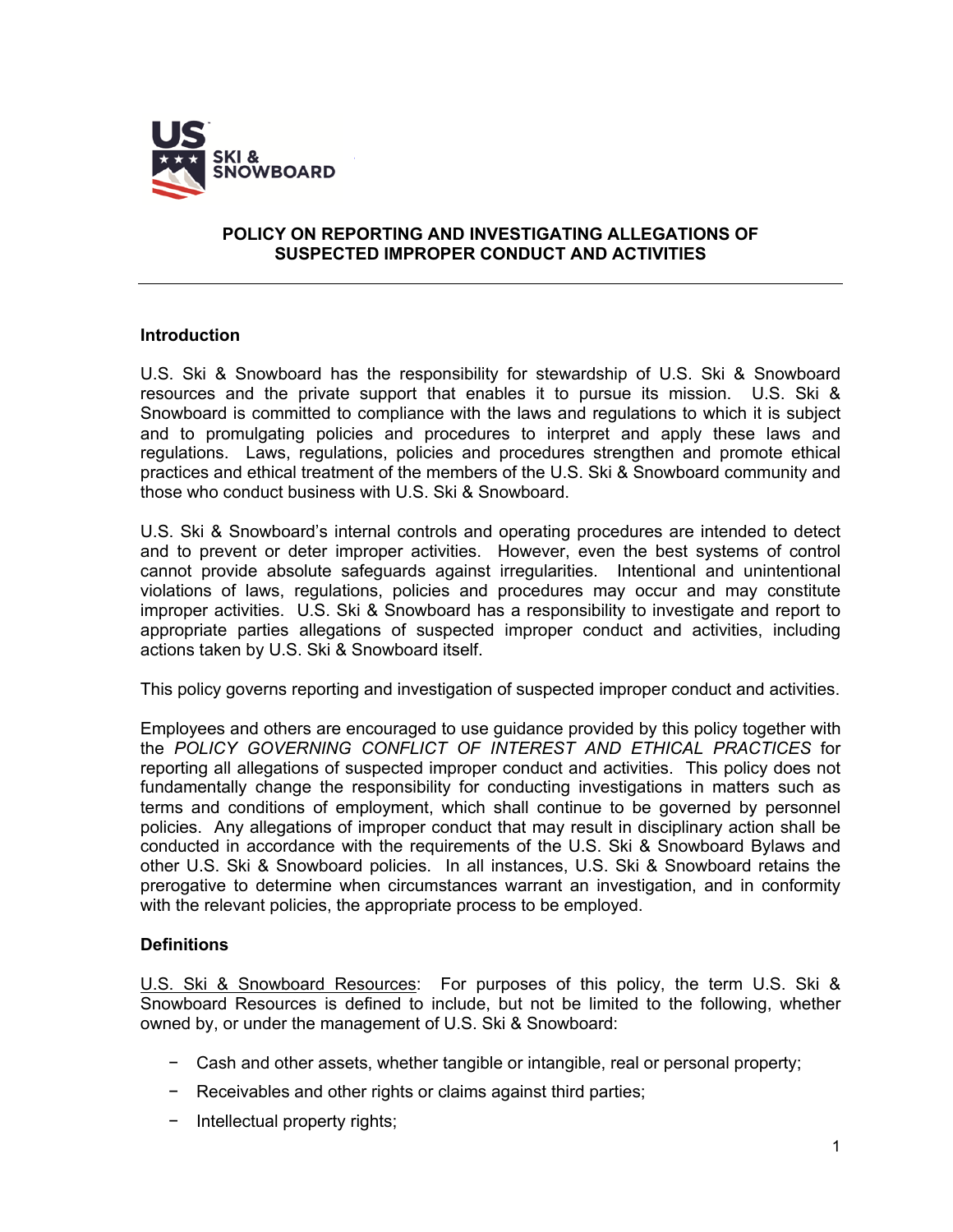- − Facilities and the rights to the use of U.S. Ski & Snowboard facilities;
- − U.S. Ski & Snowboard's name; and
- − U.S. Ski & Snowboard records, including employee and athlete records.

Improper Conduct and Activities: For purposes of this policy, Improper Conduct and Activities is defined as:

Any activity by an employee, key volunteer, director or trustee that is undertaken in the performance of this person's official duties and that (1) is a violation of any state or federal law or regulation including but not limited to corruption, malfeasance, bribery, theft or misuse of U.S. Ski & Snowboard property, fraud, coercion, conversion, or willful omission to perform a duty, or (2) is economically wasteful, or involves gross misconduct, incompetence, or inefficiency, and (3) is a violation of U.S. Ski & Snowboard's *POLICY GOVERNING Conflict of Interest and Ethical Practices.*

Protected Disclosure: A Protected Disclosure is:

Any good faith communication that discloses or demonstrates an intention to disclose information that may evidence Improper Conduct and Activities.

Whistleblower: A person or entity making a protected disclosure is commonly referred to as a whistleblower. The whistleblower's role is as a reporting party. They are not investigators or finders of fact, nor do they determine the appropriate corrective or remedial action that may be warranted.

## **Reporting Allegations of Suspected Improper Conduct or Activities**

Any person believing in good faith that any individual while undertaking his/her official U.S. Ski & Snowboard duties has engaged in Improper Conduct and Activities shall file a report with U.S. Ski & Snowboard's Legal Counsel. The complaint shall be in writing by the individual making the complaint but may, at the discretion of the complaining party, be made anonymously. The complaint may be submitted on U.S. Ski & Snowboard's website (File a Report – Other Misconduct). The complaint shall set forth the factual allegation, and shall contain, at a minimum, the following:

- (1) Names and contact information of the parties against whom Improper Conduct is alleged;
- (2) Conduct which is suspected to constitute Improper Conduct and Activities;
- (3) Identification of supporting evidence or documentation forming the basis of the complaint;
	- A. When a person reports an allegation of suspected Improper Conduct and Activities in good faith to U.S. Ski & Snowboard's Legal Counsel, the report is known as a protected disclosure.
	- B. It shall be the responsibility of U.S. Ski & Snowboard's Legal Counsel to transmit the report to the U.S. Ski & Snowboard Ethics Committee, the U.S. Ski & Snowboard Chair, and to the CEO. The Ethics Committee, in consultation with Legal Counsel, shall determine whether the conduct complained of rises to the level of Improper Conduct and Activities.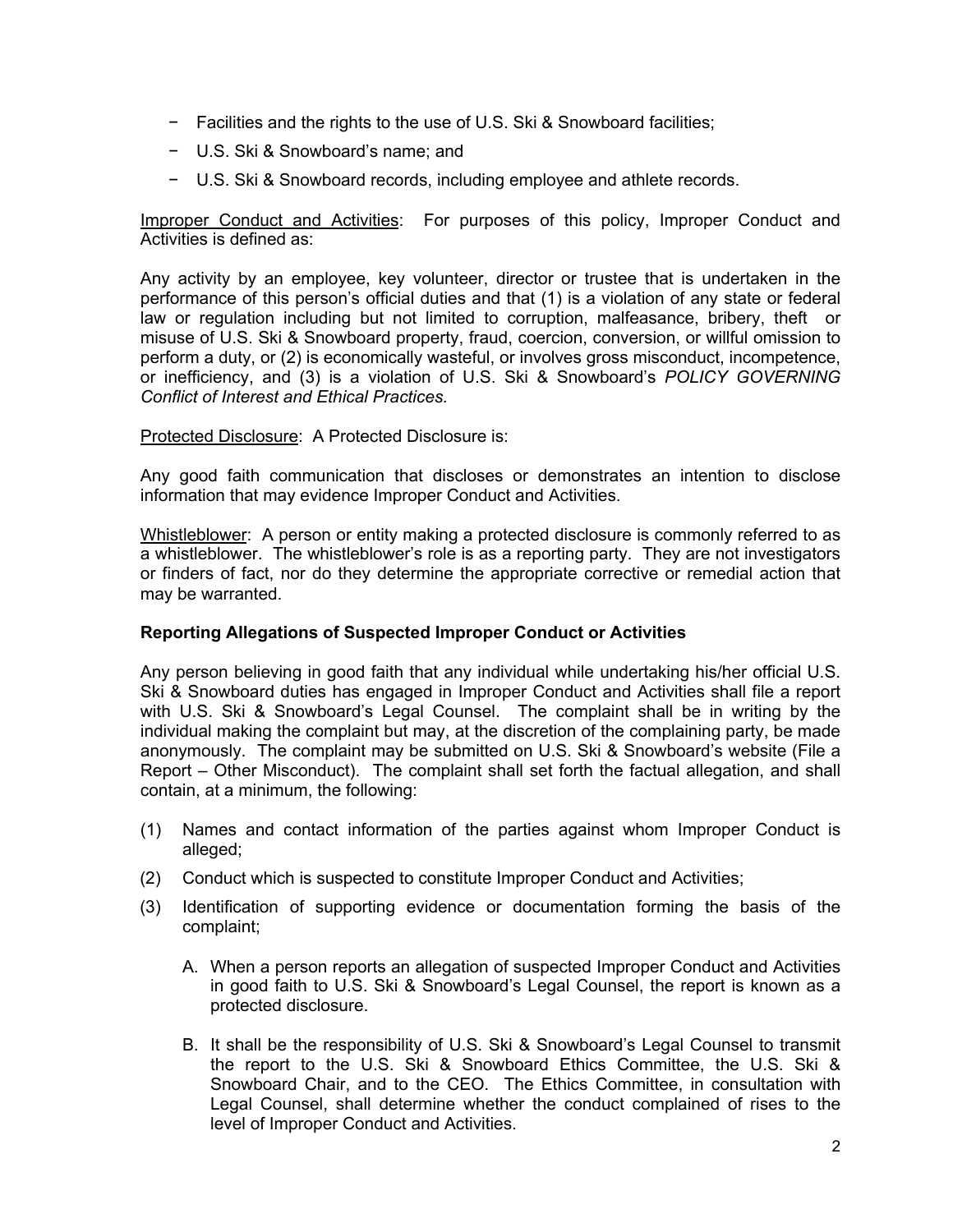- C. In the Event that the Ethics Committee determines that the conduct complained of on its face rises to the level of Improper Conduct and Activities, it shall notify the Chair and CEO of the necessity to undertake an investigation. If the Chair or CEO is the subject of the complaint of Improper Conduct and Activities respectively, he or she shall not be notified until such time as the investigation warrants. The Ethics Committee shall, in consultation with Legal Counsel determine whether to retain an independent expert to conduct the investigation. Expenses associated with the investigation shall be the responsibility of U.S. Ski & Snowboard.
- D. If the person against whom a complaint of Improper Conduct and Activities is filed is an employee of U.S. Ski & Snowboard, that employee's relationship with U.S. Ski & Snowboard shall be governed by the at-will nature of that employee's employment with U.S. Ski & Snowboard or by any written employment contract. This policy is not intended to modify the nature of that person's employment nor give any additional rights to that person. In the case of employees, U.S. Ski & Snowboard reserves the right, notwithstanding what is contained within this policy, to avoid undertaking any investigation and instead to dismiss at-will employees at any time and for any or no reason.
- E. To the extent possible within the limitations of law and policy and the need to conduct a competent investigation, confidentiality of whistleblowers will be maintained. Whistleblowers should be cautioned that their identity may become known for reasons outside the control of U.S. Ski & Snowboard. Similarly, the identity of the subject(s) of the investigation will be maintained in confidence subject to the same limitations.
- F. U.S. Ski & Snowboard is committed to protecting employees and others from interference with making a protected disclosure or retaliation for having made a protected disclosure as defined in this policy. Pursuant to this policy, a U.S. Ski & Snowboard employee, director, trustee, or key volunteer may not: (1) retaliate against an employee or other person who has made a protected disclosure, nor (2) directly or indirectly use or attempt to use the official authority or influence of his or her position or office for the purpose of interfering with the right of an applicant or an employee to make a protected disclosure about matters within the scope of this policy. It is the intention of U.S. Ski & Snowboard to take whatever action may be needed to prevent and correct activities that violate this policy.
- G. The Ethics Committee may open an investigation into the person making the complaint, if known, and the motivation of the complaint if the complaint is found by the Committee to be motivated by bad faith.
- H. A person who is the focus of any investigative fact finding by the Ethics Committee either by virtue of an allegation made or evidence gathered during an investigation is not consider accused but should normally be informed of the allegations at the outset of a formal investigation unless there are concerns that notice to the subject will result in destruction by that person of evidence necessary to determine the validity of the complaint.
- I. Once placed on notice, subjects have the right to request information from U.S. Ski & Snowboard's Legal Counsel regarding the investigative process. Legal Counsel